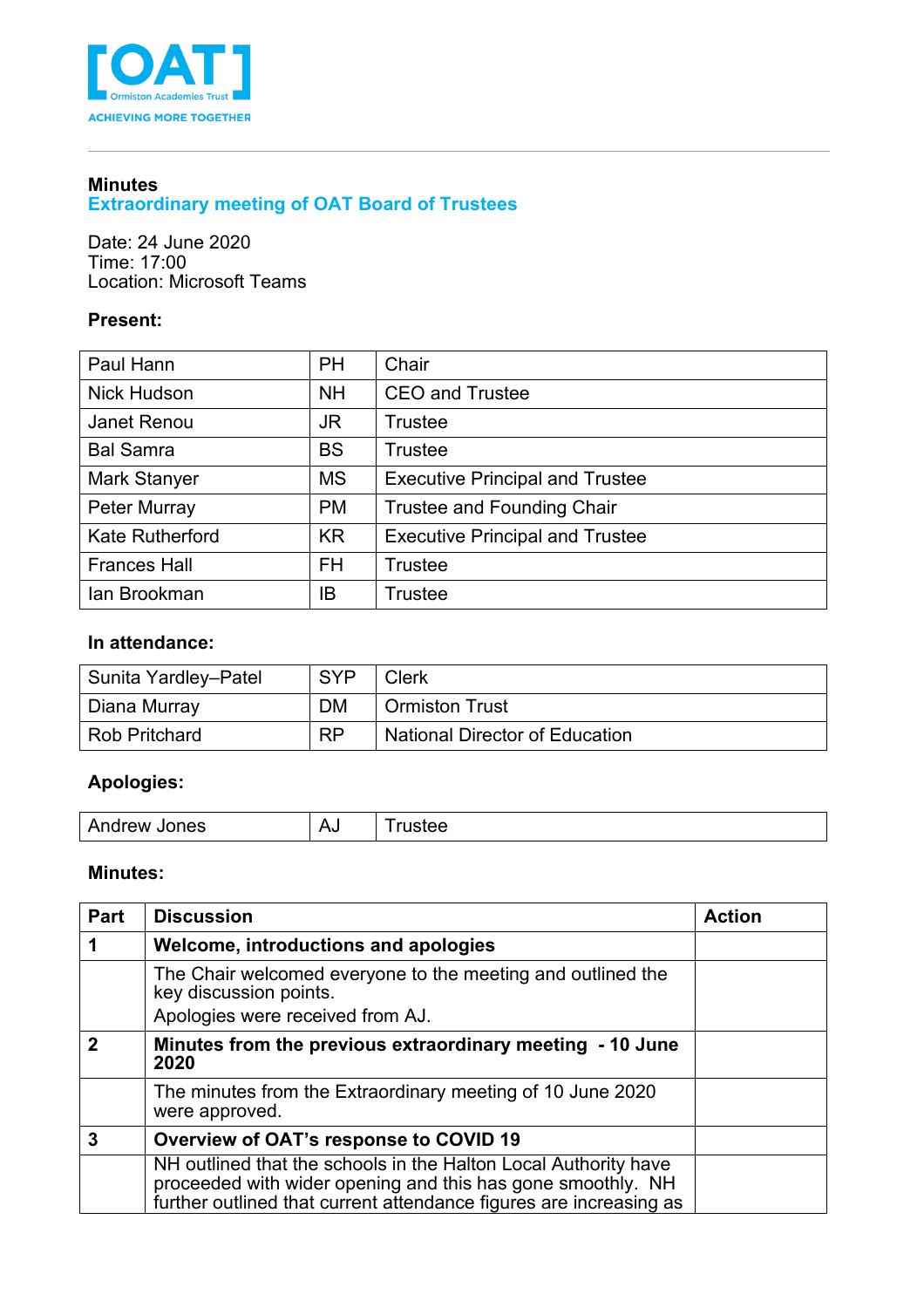communities gain confidence in the safety of returning children to schools and more parents go back to work.

Primary pupils have been attending and have been pleased to be at school. Students have been responsive to the new systems and processes in place.

The Trustees asked whether the current daily attendance figure of 64% attendance is high in the national context. NH responded that the figures change on a day to day basis because of a variety of external factors and the overall rate was 79%. Attendance procedures are also still being followed as normal and principals are doing everything possible to encourage continued attendance.

The Trustees asked whether there have been any issues with social distancing. RP responded that no major issues have been reported and pupils are aligned with social distancing rules.

A principal trustee added that students are adapting to the new rules and measures are being taken to encourage attendance from absent children.

Trustees asked what contingency arrangements have been made in response to potential spikes in COVID 19 cases in individual regions. NH responded that work is currently being completed planning for reopening in September 2020. These plans will address the local spike scenario, but plans will be finalised when further government advice is released. Considerations for September planning includes year group bubbles and how to ensure seamless continuous learning both face-to-face and online if schools close again due to pandemic escalation.

Trustees asked how 1m social distancing would be implemented. NH responded that social distancing in education may be different to social distancing in public areas in order to facilitate full school return. This will be further discussed when government guidance is released.

The Chair asked for an outline of how catch up funding will be utilised. The CEO outlined the new funding source to replace the Year-7 catch up funding.

RP further outlined a working example of the potential catchup funding and how it will be used. Planning with principals is currently underway to utilise catch up funding effectively and manage and monitor the spending of the extra funds. Once plans are drafted, best practice will be shared amongst schools.

RP further outlined the catchup functions that will be used in various year groups which includes using PiXL at primary